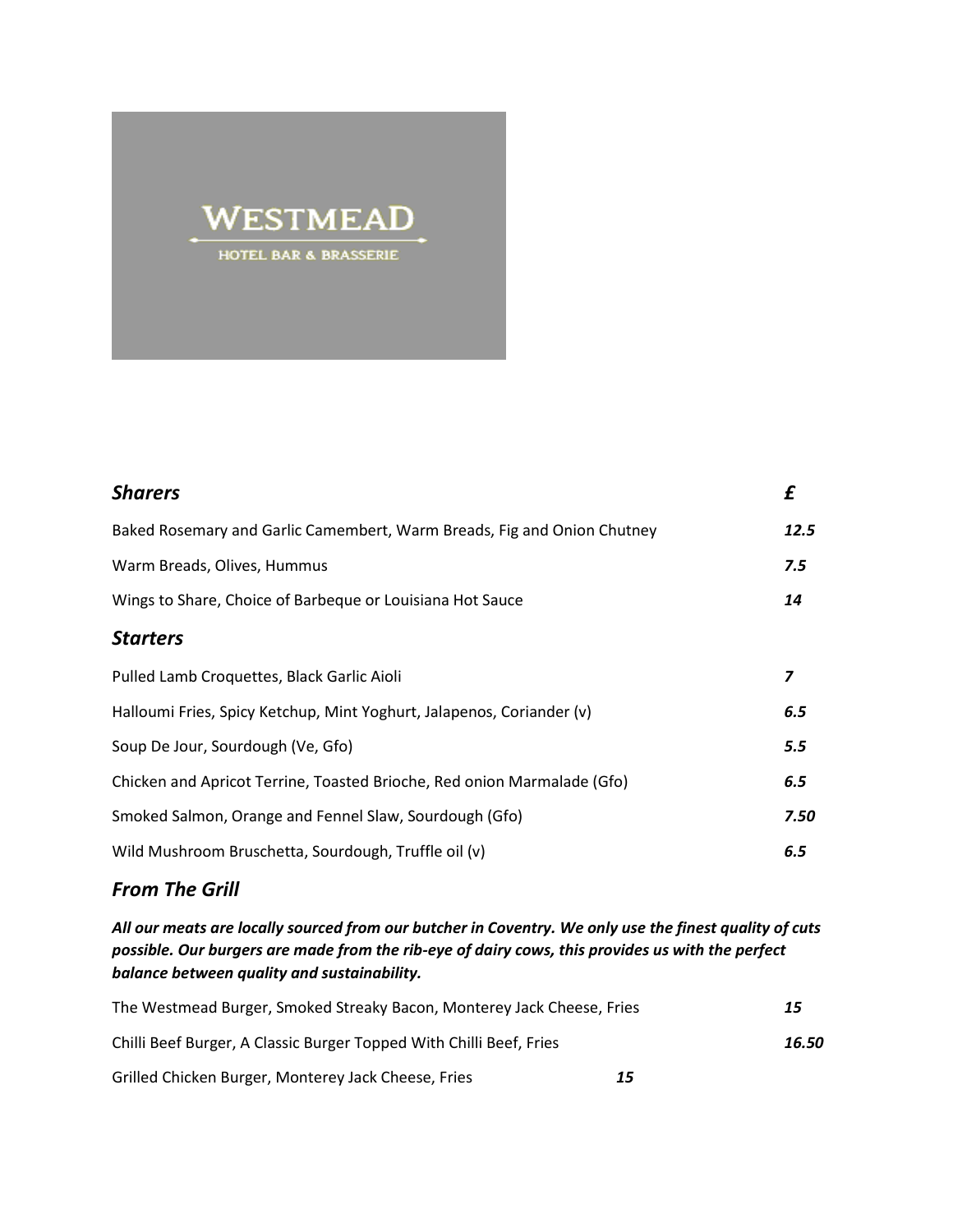| Portobello Burger, Portobello Mushroom Topped with Cheese Sauce, Brioche Bun, Fries | 14   |
|-------------------------------------------------------------------------------------|------|
| <b>Add Halloumi £2</b>                                                              |      |
| 10oz Rump, Confit Tomato, Portobello Mushroom, Fries, Peppercorn Sauce              | 19.5 |
| 8oz Sirloin, Confit Tomato, Portobello Mushroom, Fries, Peppercorn Sauce            | 23   |
| 10oz Ribeye, Confit Tomato, Portobello Mushroom, Fries, Peppercorn Sauce            | 27   |
| <b>Classics</b>                                                                     |      |
| Beer Battered Cod Fillet, Fries, Tartare Sauce, Mushy Peas                          | 15.5 |
| Beer Battered Cod Burger, Baby Gem, Tartare Sauce, Fries                            | 15   |
| Bacon Chop, Glazed Pineapple, Fried Egg, Fries                                      | 15.5 |
| Sweet Potato, Chickpea and Coconut Curry, with Coconut Rice                         | 15   |
| Quinoa Chilli, Pitta Bread, Guacamole, Coriander                                    | 15   |
| Boneless Half Grilled Chicken, Slaw Chipotle Mayo, Fries                            | 18   |
| Catch of the day, Sautéed New Potatoes, Garlic and Shallot Green Beans, Salsa Verde | 16.5 |
| Braised Beef Short Rib, Roast Carrot, Creamed Potato, Kale, Bourguignon sauce       | 18   |
| Pulled Beef Lasagne, Salsa Verde, House Salad, Garlic Ciabatta                      | 17   |
| Basil Pesto Tagliatelle, Pan Seared Cherry Tomatoes, Sautéed Kale, Parmesan (V)     | 15.5 |
| <b>Salads</b>                                                                       |      |
| Grilled Chicken Caesar, Cos, Smoked Bacon, Croutons, Caesar Dressing                | 14   |
| Butternut Squash, Beetroot and Goats Cheese Salad                                   | 13   |
| Sides                                                                               |      |
| Fries                                                                               | 4    |
| <b>Onion Rings</b>                                                                  | 4.5  |
| <b>Westmead Slaw</b>                                                                | 3    |
| <b>Spring Greens</b>                                                                | 4    |
| <b>House Salad</b>                                                                  | 3.5  |
| Sautéed New Potatoes                                                                | 4    |
| <b>Desserts</b>                                                                     |      |
| Home Baked Chocolate Brownie, Chocolate sauce, Honeycomb, Vanilla Ice-Cream         | 7    |